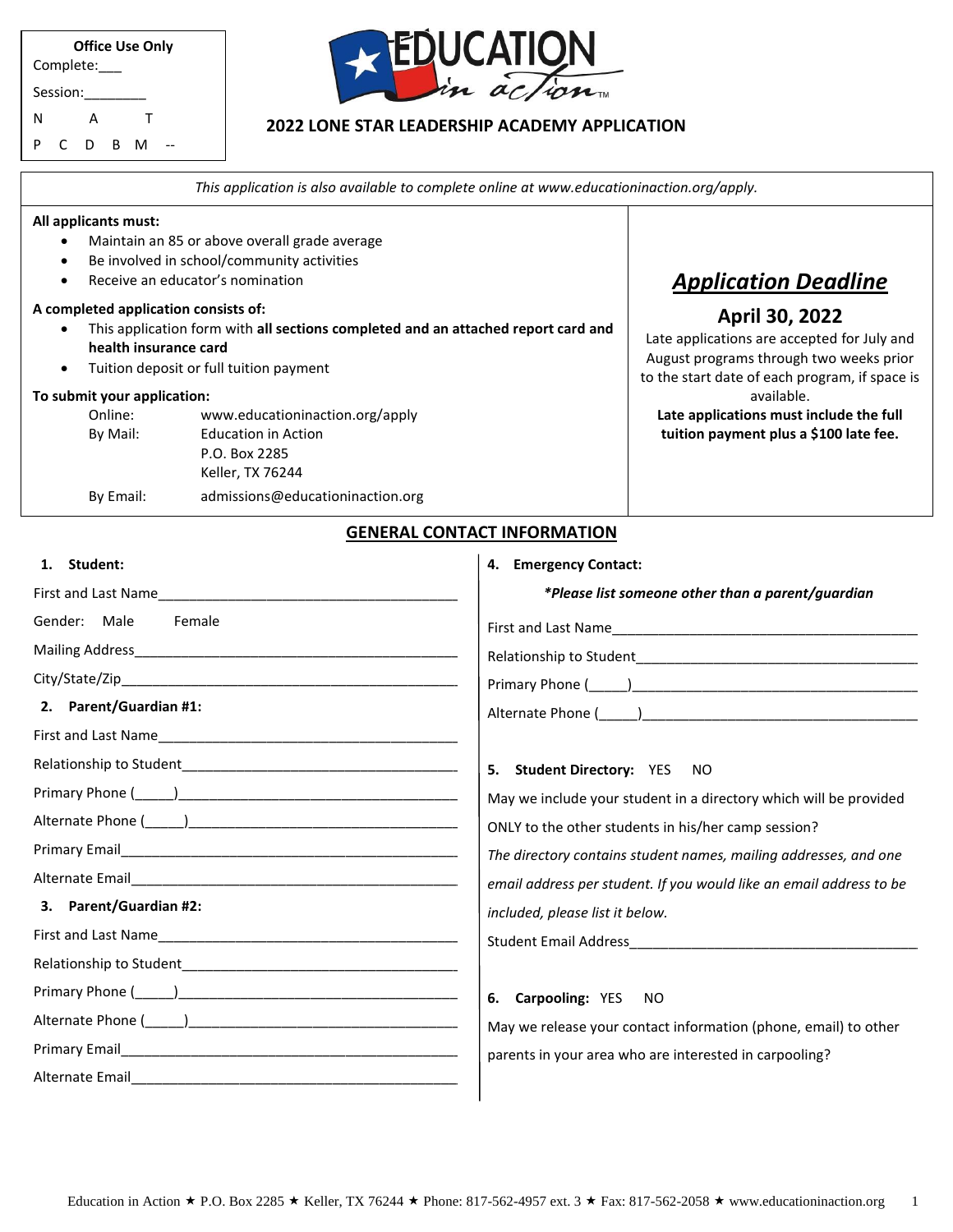#### **ACADEMIC INFORMATION**

Please provide the following information for the **2021-2022 school year**:

1. 2021-2022 Grade Level **School Name Example 2021-2022 Grade Level School Name School District Level School District School District CO** 

2. **List two recent school/community activities.** These are anything your child participates in outside of regular classroom instruction. Examples include participation in sports teams, scouting, after-school clubs, volunteer work, music lessons, dance classes, tutoring other students, church activities, contests, etc. You may also include recent awards or honors, **excluding Honor Roll**.

| $-$ | ____________________<br>______ | _________<br>____<br>________ |              |                 |
|-----|--------------------------------|-------------------------------|--------------|-----------------|
|     |                                |                               | ____________ | _______________ |

3. \_\_\_\_\_I have attached a copy of my student's most recent report card indicating a B/85 or higher overall grade average and "satisfactory" or equivalent conduct grade. *Applications without a report card attached will not be processed. Students with a conduct grade below "satisfactory" or equivalent will be asked to provide an additional letter of recommendation from an educator.*

#### **SELECT A CAMP SESSION**

- **Rank your top three preferences as 1st, 2nd, and 3rd .**
- Select the camp location based on your child's 2021-2022 grade level.
- Placements are made on a first-come, first-served basis. Final placement will be confirmed via email.
- After April 30, 2022, a \$65 administrative fee will be required to change camp sessions.

| <b>DALLAS/FORT WORTH</b>                         | <b>AUSTIN/SAN ANTONIO</b>                                                  | <b>HOUSTON/GALVESTON</b>                 |
|--------------------------------------------------|----------------------------------------------------------------------------|------------------------------------------|
| $(2021-2022\,4^{th}, 5^{th}, or 6^{th}$ graders) | (2021-2022 5 <sup>th</sup> , 6 <sup>th</sup> , or 7 <sup>th</sup> graders) | $(2021 - 2022 6th, 7th, or 8th graders)$ |
| June 5-10                                        | June 5-10                                                                  | June 5-10                                |
| June 12-17                                       | June 12-17                                                                 | June 12-17                               |
| June 19-24                                       | June 19-24                                                                 | June 19-24                               |
| June 26-July 1                                   | June 26-July 1                                                             | June 26-July 1                           |
| <b>July 3-8</b>                                  | July 10-15                                                                 | July 10-15                               |
| July 10-15                                       | July 17-22                                                                 | July 17-22                               |
| July 17-22                                       | July 24-29                                                                 | July 24-29                               |
| $_{\text{July 24-29}}$                           | July 31-August 5                                                           | July 31-August 5                         |
| July 31-August 5                                 |                                                                            |                                          |

*Lone Star Leadership Academies are best experienced in the following order: Dallas/Fort Worth, Austin/San Antonio, then Houston/Galveston. Education in Action recommends that all 4th, 5th, and 6th graders sign up for the Dallas/Fort Worth program first so that in the future they will be able to participate in all Lone Star Leadership Academy programs should they desire to do so.*

#### **ADDITIONAL INFORMATION**

- **1. T-Shirt Size** (circle one): Youth Medium Youth Large Adult Small Adult Medium Adult Large Adult XL Adult XXL
- **2. Sandwich Choice for One Meal** (circle one): Ham Turkey Vegetarian  $\Box$  Check here if your student needs gluten-free bread.
- **3. Is your student a vegetarian?** Yes No
- **4. How did you hear about the Lone Star Leadership Academy?**
	- $\Box$  I am a returning student.
	- $\Box$  I was nominated this school year.
	- $\Box$  I was nominated last school year.
	- $\Box$  From a sibling or friend.
	- Other:\_\_\_\_\_\_\_\_\_\_\_\_\_\_\_\_\_\_\_\_\_\_\_\_\_\_\_\_\_\_\_\_\_\_\_\_\_\_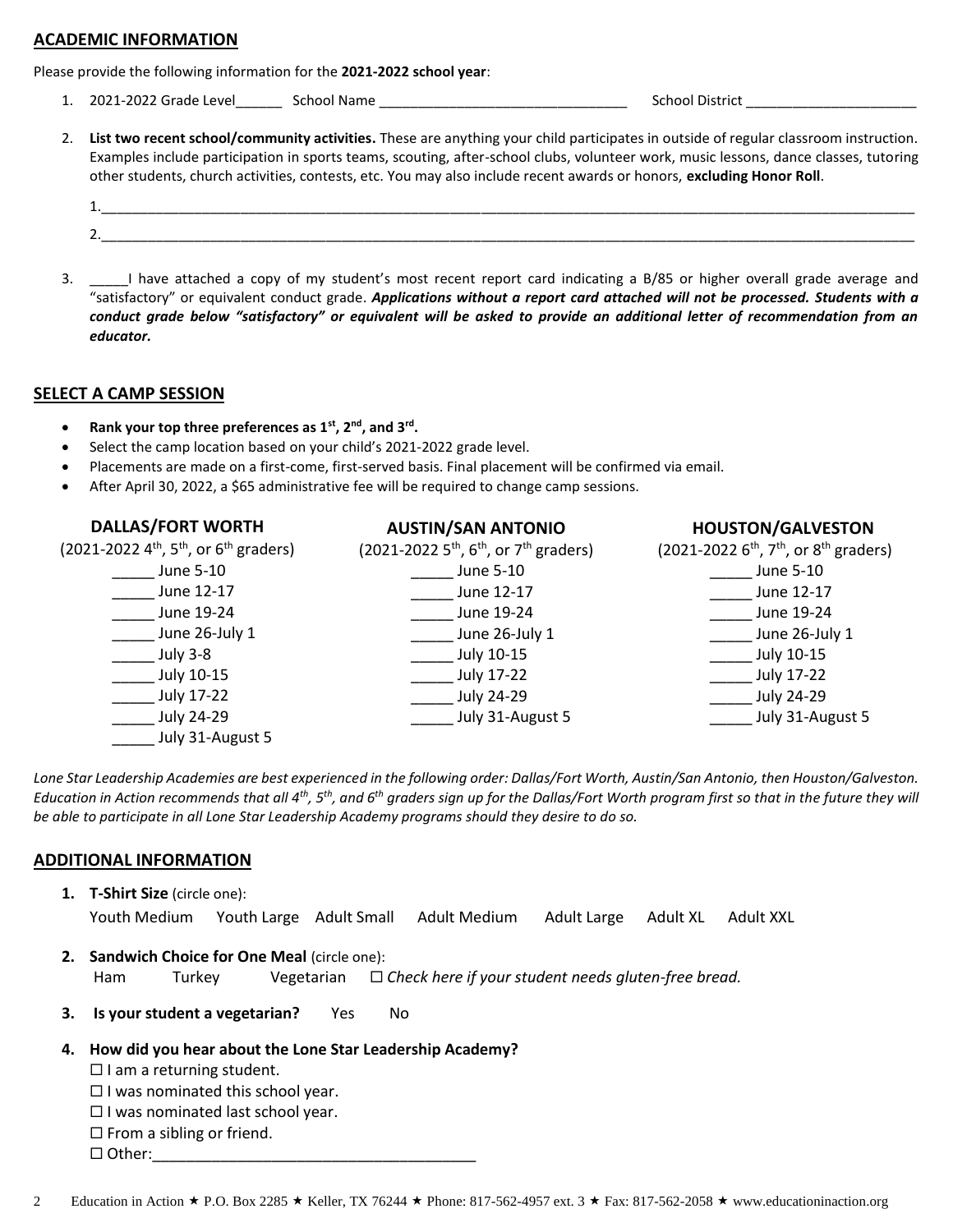# **Application Deadline: April 30, 2022**

# **Tuition: \$1,245.00**

*Please note that a portion of the tuition cost is a non-refundable \$300 deposit. Discounts available for registering early; visit www.educationinaction.org/dates for details.*

The Lone Star Leadership Academy program tuition includes: Charter bus transportation throughout the program  $\star$  Breakfast, lunch, and dinner each day (Sunday dinner through Friday breakfast)  $\star$  Lodging  $\star$  All entrance fees  $\star$  Leadership Notebook  $\star$ One staff member for every ten students  $\star$  Souvenir program t-shirts  $\star$  Education in Action backpack  $\star$  Program souvenirs

## **OPTIONAL PAYMENT PLAN #1**

*Not available for applications submitted on or after the application deadline.*

- Pay the non-refundable \$300 deposit at the time of application
- The remaining balance will be divided into monthly payments and automatically charged to a credit card or checking account on the **15th of each remaining month through April 2022.**

## **OPTIONAL PAYMENT PLAN #2**

*Not available for applications submitted on or after the application deadline.*

- Pay the non-refundable \$300 deposit at the time of application
- The remaining balance will be due (postmarked or paid online **April 30, 2022.**

## **LATE APPLICATIONS**

- Accepted for July/August programs on a space-available basis up to 15 calendar days prior to the start of each camp.
- All late applications must include the full tuition plus late fee in order to hold a place for the student.

## **METHODS OF PAYMENT**

Check, money order, or one-time bank draft (ACH). Please note that checks postmarked after April 30, 2022 may be processed electronically (ACH). Checks and money orders should be made out to Education in Action and include the student's name on the memo line.

## **ADDITIONAL OPTIONS**

## **Round-Trip Bus Transportation (\$80.00)**

*Available for the Austin/San Antonio and Houston/Galveston programs only.* 

Departs **from the Dallas/Fort Worth area** on Sunday and transports students attending the **Austin/San Antonio** or **Houston/Galveston** programs to their destination. The bus returns on Friday. All passengers are Lone Star Leadership Academy participants or staff members. Students are engaged in icebreaker and educational activities during the ride.

## **Souvenir Scrapbook Calendar (\$15.00)**

Calendars are 8.5" x 11" and include group photos from your student's program. Calendars are mailed in August and make great thank-you gifts for sponsors.

## **Letterman Jacket Patch (\$10.00)**

Patches are red, white, and blue, with black lettering and are sent in your student's welcome packet.









**Dallas/Fort Worth Patch Austin/San Antonio Patch Houston/Galveston Patch Souvenir Scrapbook Calendar**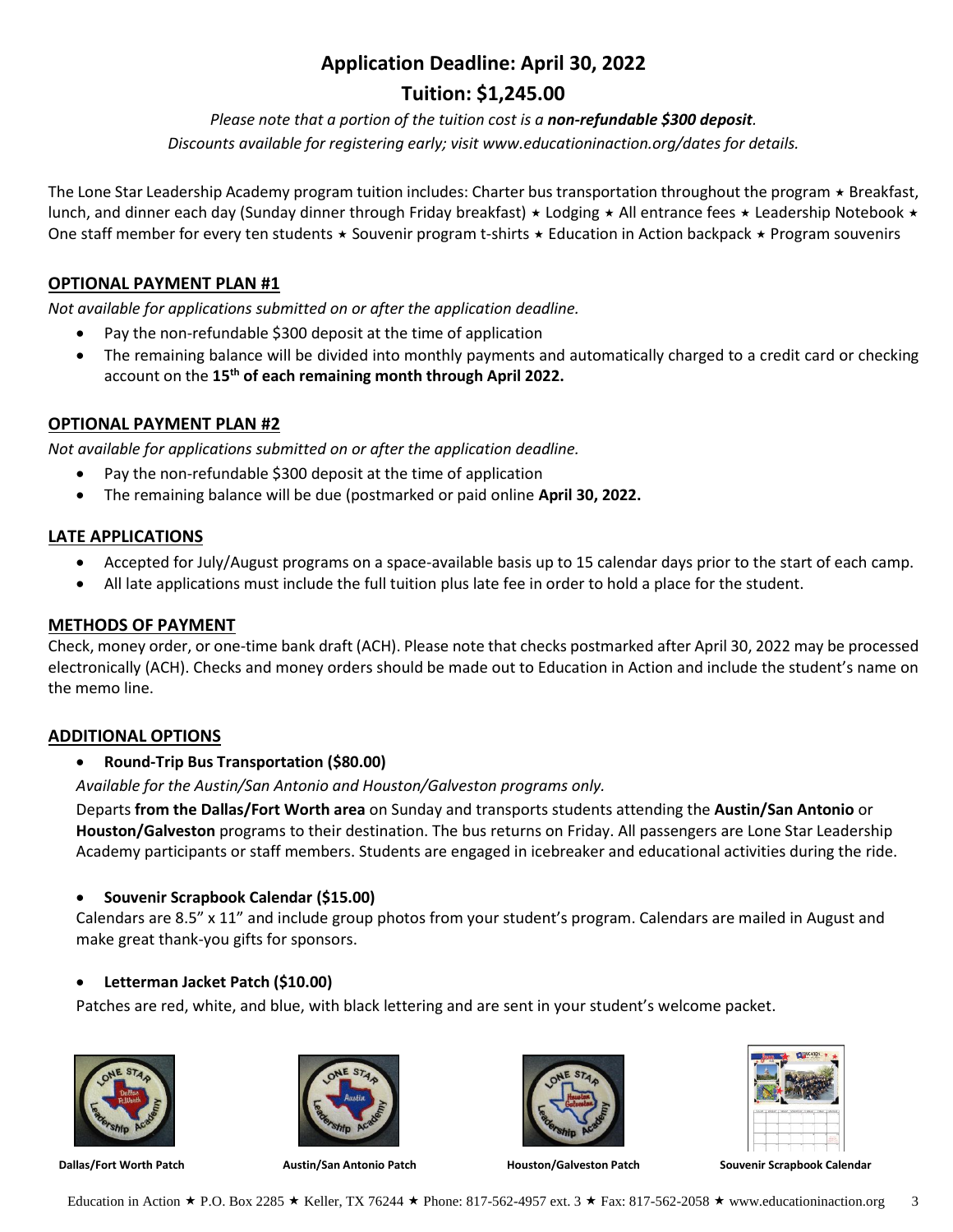| <b>PAYMENT INFORMATION</b>                                                                                                                                                                                                                                                                                                                                                                                                                                                                                                                                                                                                                                                                                                                                                                                                                                                                                                                                                                                                                                                                                 |                                                                                                                                                                                                                                      |  |  |
|------------------------------------------------------------------------------------------------------------------------------------------------------------------------------------------------------------------------------------------------------------------------------------------------------------------------------------------------------------------------------------------------------------------------------------------------------------------------------------------------------------------------------------------------------------------------------------------------------------------------------------------------------------------------------------------------------------------------------------------------------------------------------------------------------------------------------------------------------------------------------------------------------------------------------------------------------------------------------------------------------------------------------------------------------------------------------------------------------------|--------------------------------------------------------------------------------------------------------------------------------------------------------------------------------------------------------------------------------------|--|--|
| <b>AMOUNT OF PAYMENT</b>                                                                                                                                                                                                                                                                                                                                                                                                                                                                                                                                                                                                                                                                                                                                                                                                                                                                                                                                                                                                                                                                                   |                                                                                                                                                                                                                                      |  |  |
| $\frac{1}{2}$                                                                                                                                                                                                                                                                                                                                                                                                                                                                                                                                                                                                                                                                                                                                                                                                                                                                                                                                                                                                                                                                                              | Tuition (Determined by registration date - visit www.educationinaction.org/dates for details)                                                                                                                                        |  |  |
| $\sharp$ and $\sharp$<br>(\$80.00) Optional round-trip charter bus transportation from the Dallas/Fort Worth area to program site<br>$\Box$ To Austin/San Antonio Program from Dallas/Fort Worth<br>$\Box$ To Houston/Galveston Program from Dallas/Fort Worth                                                                                                                                                                                                                                                                                                                                                                                                                                                                                                                                                                                                                                                                                                                                                                                                                                             |                                                                                                                                                                                                                                      |  |  |
| $\frac{1}{2}$<br>(Quantity_______ x \$15.00) Optional Lone Star Leadership Academy Souvenir Scrapbook Calendar                                                                                                                                                                                                                                                                                                                                                                                                                                                                                                                                                                                                                                                                                                                                                                                                                                                                                                                                                                                             |                                                                                                                                                                                                                                      |  |  |
| $\sharp$ and $\sharp$<br>(\$10.00) Optional Education in Action Letterman Jacket Patch                                                                                                                                                                                                                                                                                                                                                                                                                                                                                                                                                                                                                                                                                                                                                                                                                                                                                                                                                                                                                     |                                                                                                                                                                                                                                      |  |  |
| $\frac{1}{2}$                                                                                                                                                                                                                                                                                                                                                                                                                                                                                                                                                                                                                                                                                                                                                                                                                                                                                                                                                                                                                                                                                              | I would like to make a tax-deductible donation to Education in Action's general scholarship fund to support<br>other outstanding students. $\Box$ \$5.00 $\Box$ \$10.00 $\Box$ \$25.00 $\Box$ Other: \$                              |  |  |
| $\sim$<br><b>SUBTOTAL</b>                                                                                                                                                                                                                                                                                                                                                                                                                                                                                                                                                                                                                                                                                                                                                                                                                                                                                                                                                                                                                                                                                  |                                                                                                                                                                                                                                      |  |  |
|                                                                                                                                                                                                                                                                                                                                                                                                                                                                                                                                                                                                                                                                                                                                                                                                                                                                                                                                                                                                                                                                                                            |                                                                                                                                                                                                                                      |  |  |
|                                                                                                                                                                                                                                                                                                                                                                                                                                                                                                                                                                                                                                                                                                                                                                                                                                                                                                                                                                                                                                                                                                            |                                                                                                                                                                                                                                      |  |  |
| -\$ Sponsorship(s) Included                                                                                                                                                                                                                                                                                                                                                                                                                                                                                                                                                                                                                                                                                                                                                                                                                                                                                                                                                                                                                                                                                |                                                                                                                                                                                                                                      |  |  |
| -\$ Payment Included Today<br><b>REMAINING BALANCE DUE</b>                                                                                                                                                                                                                                                                                                                                                                                                                                                                                                                                                                                                                                                                                                                                                                                                                                                                                                                                                                                                                                                 |                                                                                                                                                                                                                                      |  |  |
|                                                                                                                                                                                                                                                                                                                                                                                                                                                                                                                                                                                                                                                                                                                                                                                                                                                                                                                                                                                                                                                                                                            | <b>PAYMENT PLAN SELECTION</b>                                                                                                                                                                                                        |  |  |
| <b>Please select one:</b><br>For a description of the Optional Payment Plans, see page 3.<br>$\Box$ Paying in Full Today (please complete the Method of Payment section below)<br>□ Optional Payment Plan #1 (please complete the Initial Deposit and Payment Plan Authorization form at<br>www.educationinaction.org/payment-forms)<br>$\Box$ Optional Payment Plan #2 (please complete the authorization below and the Method of Payment section below)<br>Authorization for Optional Payment Plan #2: I understand that my student's remaining balance must be postmarked or paid online by<br>April 30, 2022. I understand that a \$100 late fee will be assessed if the remaining balance is not postmarked or paid online by April 30,<br>2022 and that the balance must then be postmarked or paid online no later than 15 calendar days prior to my student's camp session start<br>date. I understand that if my payment is denied, the postmark date is void for that payment.<br>Parent/Legal Guardian's Signature: National Communications of the Communication of the Communication of the Co |                                                                                                                                                                                                                                      |  |  |
|                                                                                                                                                                                                                                                                                                                                                                                                                                                                                                                                                                                                                                                                                                                                                                                                                                                                                                                                                                                                                                                                                                            |                                                                                                                                                                                                                                      |  |  |
|                                                                                                                                                                                                                                                                                                                                                                                                                                                                                                                                                                                                                                                                                                                                                                                                                                                                                                                                                                                                                                                                                                            | <b>METHOD OF PAYMENT</b>                                                                                                                                                                                                             |  |  |
| 0<br>April 30, 2022 may be processed electronically (ACH).<br>$\Box$                                                                                                                                                                                                                                                                                                                                                                                                                                                                                                                                                                                                                                                                                                                                                                                                                                                                                                                                                                                                                                       | I am including a check/money order made payable to Education in Action. Please note that checks postmarked after<br>I would like Education in Action to process a one-time ACH payment using the checking account information below. |  |  |
|                                                                                                                                                                                                                                                                                                                                                                                                                                                                                                                                                                                                                                                                                                                                                                                                                                                                                                                                                                                                                                                                                                            |                                                                                                                                                                                                                                      |  |  |
|                                                                                                                                                                                                                                                                                                                                                                                                                                                                                                                                                                                                                                                                                                                                                                                                                                                                                                                                                                                                                                                                                                            | Account Holder's Name___________________________________Signature___________________________________                                                                                                                                 |  |  |
|                                                                                                                                                                                                                                                                                                                                                                                                                                                                                                                                                                                                                                                                                                                                                                                                                                                                                                                                                                                                                                                                                                            |                                                                                                                                                                                                                                      |  |  |
| Amount to charge \$                                                                                                                                                                                                                                                                                                                                                                                                                                                                                                                                                                                                                                                                                                                                                                                                                                                                                                                                                                                                                                                                                        |                                                                                                                                                                                                                                      |  |  |
|                                                                                                                                                                                                                                                                                                                                                                                                                                                                                                                                                                                                                                                                                                                                                                                                                                                                                                                                                                                                                                                                                                            | Office Use Only: $N/R$<br>D/A/H<br>June / July                                                                                                                                                                                       |  |  |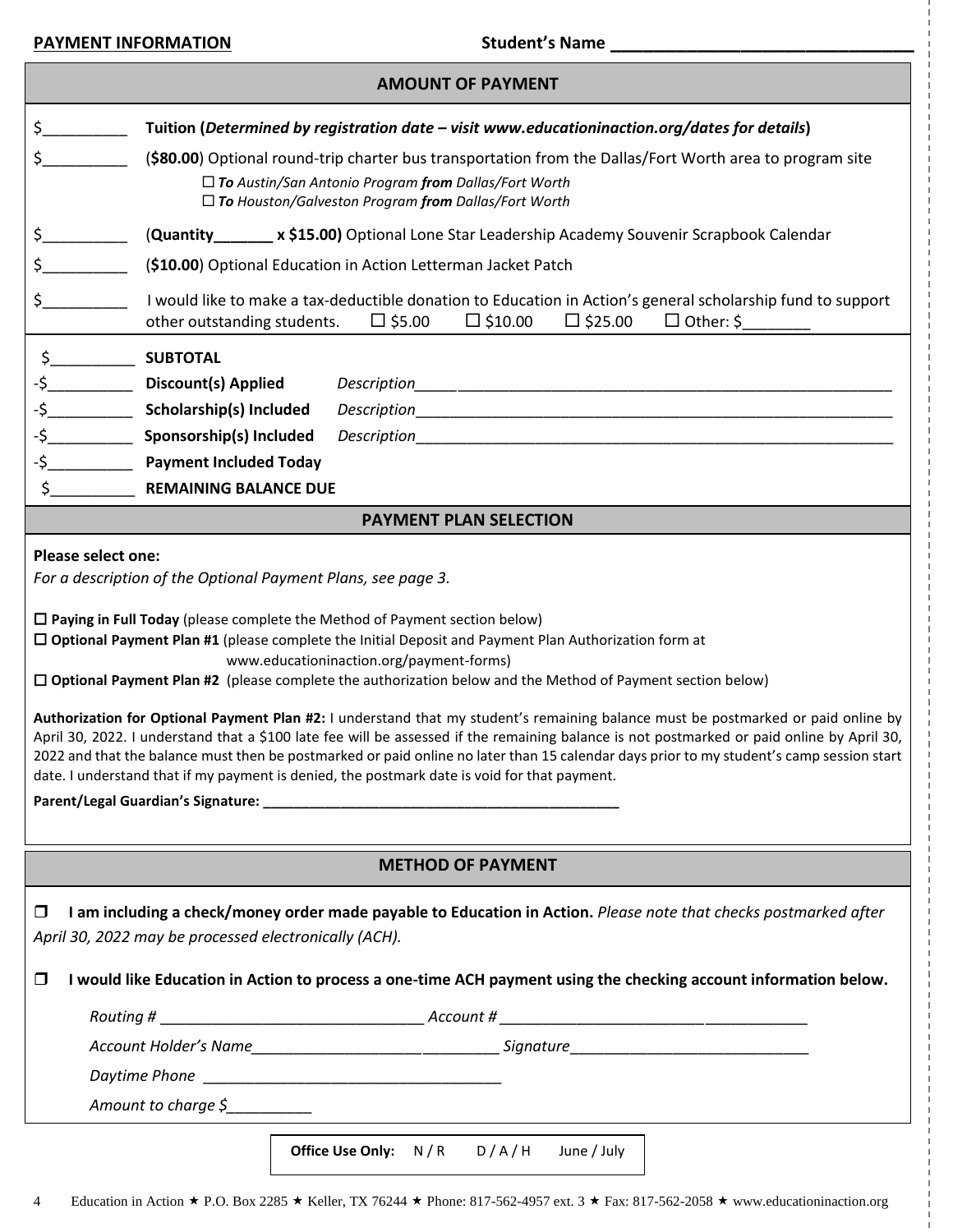#### **REFUND AND FEES POLICY**

The completed application must be postmarked or submitted online no later than the Application Deadline or Late Application Deadline and include payment information or a check or money order made payable to Education in Action. If a payment is denied, the postmark date of the payment sent will be void. For example, if a payment is postmarked by April 30, 2022 but the payment is denied, the \$100 late fee will be assessed and the remaining balance will be due 15 calendar days prior to the student's camp session start date. **If the \$300.00 non-refundable deposit has been paid and the application processed, the deposit amount will not be refunded.** After receiving a welcome packet, a \$5.00 replacement fee will be required to obtain another copy.

Student and Parent/Legal Guardian should note that if, after Education in Action has accepted the student's application, the Parent/Legal Guardian cancels the student's participation in the Lone Star Leadership Academy, a refund of the tuition already paid minus the \$300.00 deposit will be issued provided that notification of cancellation and request for refund is received **in writing** by Education in Action **no later than April 30, 2022**. **No refund will be made for tuition or charter bustransportation if the notice of cancellation (including the cancellation of transportation only) is received after April 30, 2022**; this includes, but is not limited to, cancellation due to illness/injury, inclement weather, and/or lack of transportation. All **sponsorship payments** must be postmarked to Education in Action **no later than 15 calendar days prior to the student's camp session start date in order to receive reimbursement; no reimbursements for sponsorships will be issued for payments postmarked within 15 calendar days of the student's camp session start date.** 

Student and Parent/Legal Guardian should note that all applications are processed strictly in order of submission and that applications may exceed available space. This is an application for participation and enrollment is contingent on final approval by Education in Action, with whom sole discretion resides. If the application is denied, the application and all monies included will be returned. Education in Action reserves the right to cancel a program before the student's departure from home, in which case any monies paid to Education in Action will be refunded. Education in Action reserves the right to change or modify a program's itinerary before or after a program is scheduled to begin.

Student and Parent/Legal Guardian should note that requests to add charter bus transportation must be provided to Education in Action **in writing** and must be submitted with the \$80.00 transportation fee no later than 15 calendar days prior to the student's camp session start date.

Student and Parent/Legal Guardian should note that if, after Education in Action has accepted the student's application, Parent/Legal Guardian changes the student's scheduled camp session for any reason, a **\$65.00 administrative fee** will be charged **if the change occurs after April 30, 2022**. Camp session changes may be requested up until two Fridays (nine calendar days) prior to the originally scheduled camp session start date and will be honored on a space available basis. Camp session change requests must be provided to Education in Action **in writing** and must be submitted with the \$65.00 payment (if applicable based on date).

In the event that a program must be rescheduled for any of the following causes: Acts of God or public enemies, civil war, insurrection or riot, fire, flood, explosion, earthquake, serious accident, public health risk, strike, labor dispute, or any cause beyond Education in Action's reasonable control, the above cancellation policy remains in effect with the exception that the non-refundable deposit will remain on the student's account for a future program. If the student does not enroll in a future program, the deposit remains non-refundable.

\_\_\_\_\_\_\_\_\_\_\_\_\_\_\_\_\_\_\_\_\_\_\_\_\_\_\_\_\_\_\_\_\_\_\_\_\_\_\_\_\_\_\_\_\_\_\_\_\_\_\_ \_\_\_\_\_\_\_\_\_\_\_\_\_\_\_\_\_\_

\_\_\_\_\_\_\_\_\_\_\_\_\_\_\_\_\_\_\_\_\_\_\_\_\_\_\_\_\_\_\_\_\_\_\_\_\_\_\_\_\_\_\_\_\_\_\_\_\_\_\_ \_\_\_\_\_\_\_\_\_\_\_\_\_\_\_\_\_\_

**Student Signature Date**

\_\_\_\_\_\_\_\_\_\_\_\_\_\_\_\_\_\_\_\_\_\_\_\_\_\_\_\_\_\_\_\_\_\_\_\_\_\_\_\_\_\_\_\_\_\_\_\_\_\_\_\_\_\_\_\_\_ \_\_\_\_\_\_\_\_\_\_\_\_\_\_\_\_\_\_\_\_ **Parent/Legal Guardian Signature Date** 

## **EMERGENCY MEDICAL AUTHORIZATION**

I, \_\_\_\_\_\_\_\_\_\_\_\_\_\_\_\_\_\_\_\_\_\_\_\_\_\_\_\_\_\_\_, the Parent/Legal Guardian of \_\_\_\_\_\_\_\_\_\_\_\_\_\_\_\_\_\_\_\_\_\_\_\_\_\_\_\_\_\_\_, do hereby request, authorize, and give permission to Education in Action, or its duly authorized representative, to act on my behalf and in my stead, should my son/daughter complain of being ill, be injured, or require emergency or other medical treatment, including hospitalization, during the Lone Star Leadership Academy. I understand that in the event that my son/daughter complains of being ill, or is injured during the Lone Star Leadership Academy, he/she will be taken to a hospital emergency room and examined by an emergency room physician. If the physician determines that my son/daughter does not require hospitalization but should not continue as a program participant, at the written direction of the physician, my son/daughter will be sent home promptly. I expressly stipulate and agree that I will be solely responsible for all expenses incurred and will release and hold harmless Education in Action, its officers, directors, employees, administrators, agents, successors, and assigns from all claims, demands, damages, actions, or causes of action, present or future, whether known, anticipated or unanticipated, and resulting from, rising out of, or incident to Education in Action's actions pursuant to this authorization. I understand that I will be required to pick up my child in a timely manner in the event that he/she becomes injured or ill and is unable to continue participation in the Lone Star Leadership Academy.

**Parent/Legal Guardian Signature Date Date Date**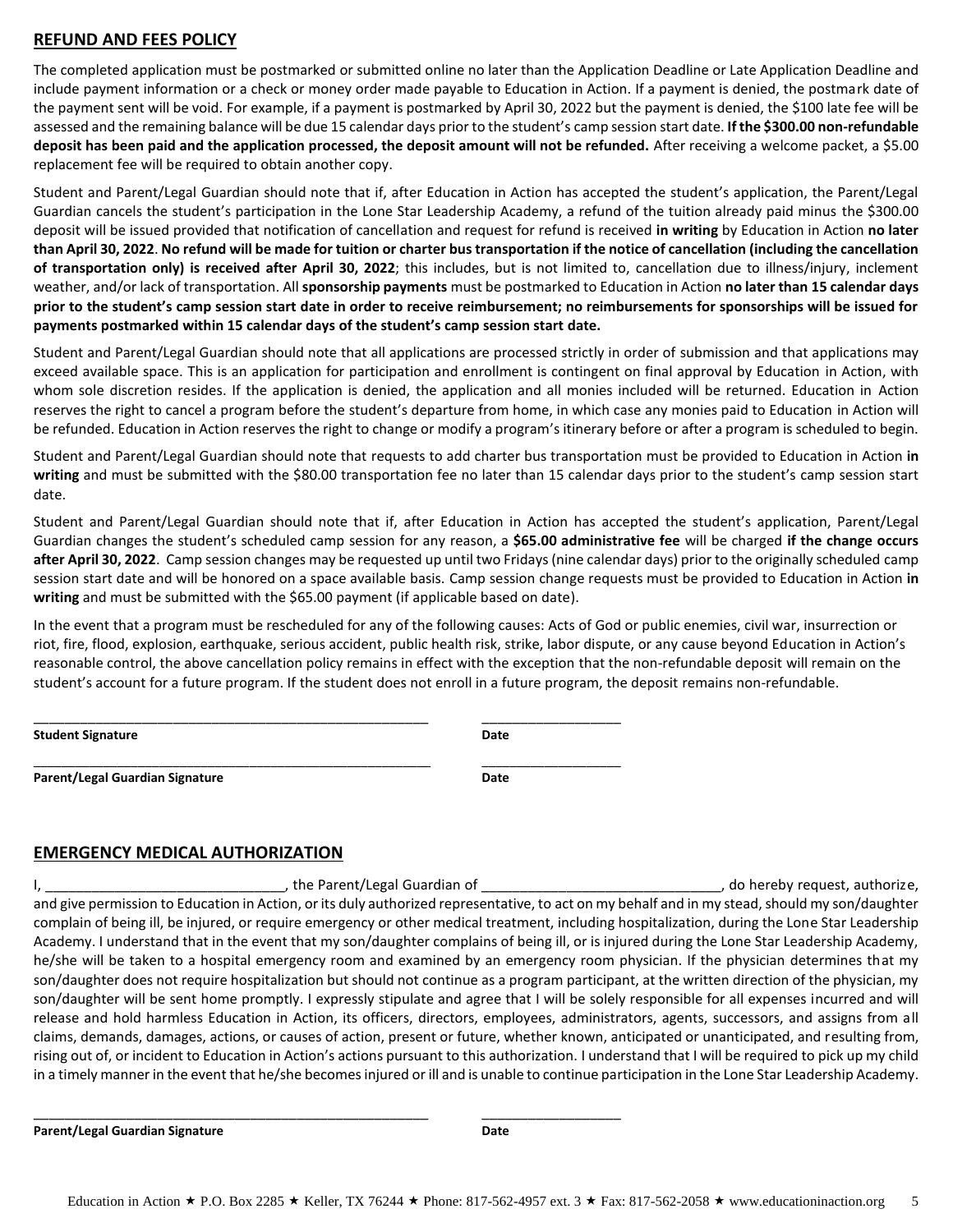## **MEDICAL INFORMATION**

Student's Date of Birth \_\_\_\_\_\_/\_\_\_\_\_\_/\_\_\_\_\_\_

|                                                                                                                                                        | Education in Action can provide you with information about short-term travel insurance. Please complete the Temporary Insurance<br>Acknowledgement form available online at www.educationinaction.org/lone-star-leadership-academy/health-insurance. Applications<br>without insurance will not be processed if the Temporary Insurance Acknowledgement form has not been included. |
|--------------------------------------------------------------------------------------------------------------------------------------------------------|-------------------------------------------------------------------------------------------------------------------------------------------------------------------------------------------------------------------------------------------------------------------------------------------------------------------------------------------------------------------------------------|
| 1. Please attach one of the following:                                                                                                                 |                                                                                                                                                                                                                                                                                                                                                                                     |
|                                                                                                                                                        | $\Box$ My child has health insurance. I have attached a copy of the front and back of his/her insurance ID card.<br>$\Box$ My child does not have health insurance. I have attached a copy of the Temporary Insurance Acknowledgement form.                                                                                                                                         |
|                                                                                                                                                        | 2. Are your child's state-required immunizations up-to-date? Yes $\square$ No $\square$                                                                                                                                                                                                                                                                                             |
|                                                                                                                                                        | 3. Please check any of the following that apply to your student:                                                                                                                                                                                                                                                                                                                    |
| $\Box$ Allergies (other than seasonal)                                                                                                                 |                                                                                                                                                                                                                                                                                                                                                                                     |
|                                                                                                                                                        | Will your child bring an EpiPen to camp? Yes $\square$ No $\square$                                                                                                                                                                                                                                                                                                                 |
|                                                                                                                                                        | Please describe your child's allergies in detail (what he/she is allergic to, level of severity, student's level of independence in managing                                                                                                                                                                                                                                        |
|                                                                                                                                                        |                                                                                                                                                                                                                                                                                                                                                                                     |
|                                                                                                                                                        | Will your child bring an inhaler to camp? Yes $\square$ No $\square$<br>Please describe your child's asthma in detail (what triggers his/her asthma, level of severity, student's level of independence in                                                                                                                                                                          |
| $\Box$ Asthma<br>$\Box$ Special Dietary Needs<br>$\Box$ Physical Disabilities<br>$\Box$ Hearing Impairment<br>$\Box$ Vision Impairment<br>$\Box$ Other | 4. If your child will need special assistance or arrangements, please indicate below and use the space provided to explain the type of<br>assistance needed. You may attach an additional sheet if necessary.<br><u> 1990 - Jan James James James (j. 1980)</u>                                                                                                                     |